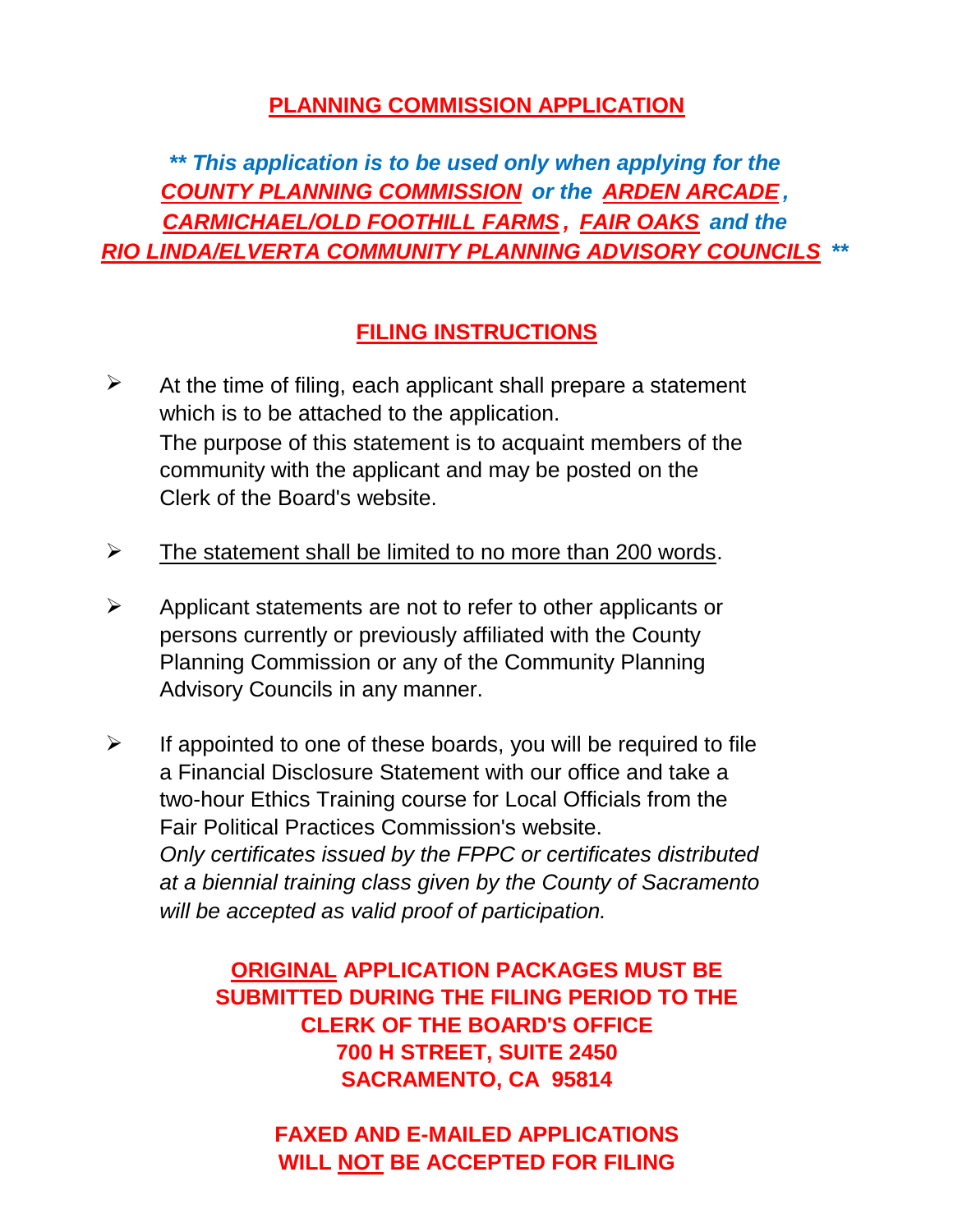

#### **APPLICATION FOR APPOINTMENT TO SACRAMENTO COUNTY PLANNING COMMISSIONS** *http://www.sccob.saccounty.net/pages/boards.html*

# *FAXED AND E-MAILED APPLICATIONS WILL NOT BE ACCEPTED FOR FILING 700 H STREET, SUITE 2450, SACRAMENTO, CA 95814 ORIGINAL APPLICATIONS MUST BE FILED WITH THE CLERK OF THE BOARD OF SUPERVISORS*

#### *PLEASE PRINT OR TYPE:*

| Application for Appointment to: |                                                                                                                                |                        |       |            |                |
|---------------------------------|--------------------------------------------------------------------------------------------------------------------------------|------------------------|-------|------------|----------------|
|                                 |                                                                                                                                | <b>Commission Name</b> |       |            |                |
| Mr. / Mrs. / Ms.                |                                                                                                                                |                        |       |            |                |
|                                 | Last                                                                                                                           |                        | First |            | MI             |
| Home Address:                   |                                                                                                                                |                        |       |            |                |
|                                 | <b>Street Address</b>                                                                                                          |                        | City  |            | Zip Code       |
| Mailing Address:                |                                                                                                                                |                        |       |            |                |
|                                 | <b>Street Address</b>                                                                                                          |                        | City  |            | Zip Code       |
|                                 | Supervisorial District in which you reside:<br>(This information is available from http://www.supervisorlookup.saccounty.net/) |                        |       | Incumbent? | $Y \nearrow N$ |
| <b>Phone Numbers:</b>           |                                                                                                                                |                        |       |            |                |
|                                 | Home                                                                                                                           | Work                   | Cell  | Fax        |                |
| E-mail Address(es):             |                                                                                                                                |                        |       |            |                |

Employment History: Please list your employment history for the last ten years beginning with your most recent job.

|                       | Explain any gap(s) in employment. |                        |                    |
|-----------------------|-----------------------------------|------------------------|--------------------|
| From/To               | Name and Address of Employer      | <b>Position/Duties</b> | Reason for Leaving |
| From:<br>To:          |                                   |                        |                    |
| From/To               | Name and Address of Employer      | <b>Position/Duties</b> | Reason for Leaving |
| <b>IFrom:</b><br>lTo: |                                   |                        |                    |
| From/To               | Name and Address of Employer      | <b>Position/Duties</b> | Reason for Leaving |
| From:<br>To:          |                                   |                        |                    |
| Office Use Only       |                                   |                        |                    |

*Applicant's Statement Rec'd?*

*Seat #/Replaces:*

*Ethic's Training Cert Expiration Date*

*Appointment Expiration Date*

*Maximum # of yrs eligible to serve*

*Term Expiration Date*